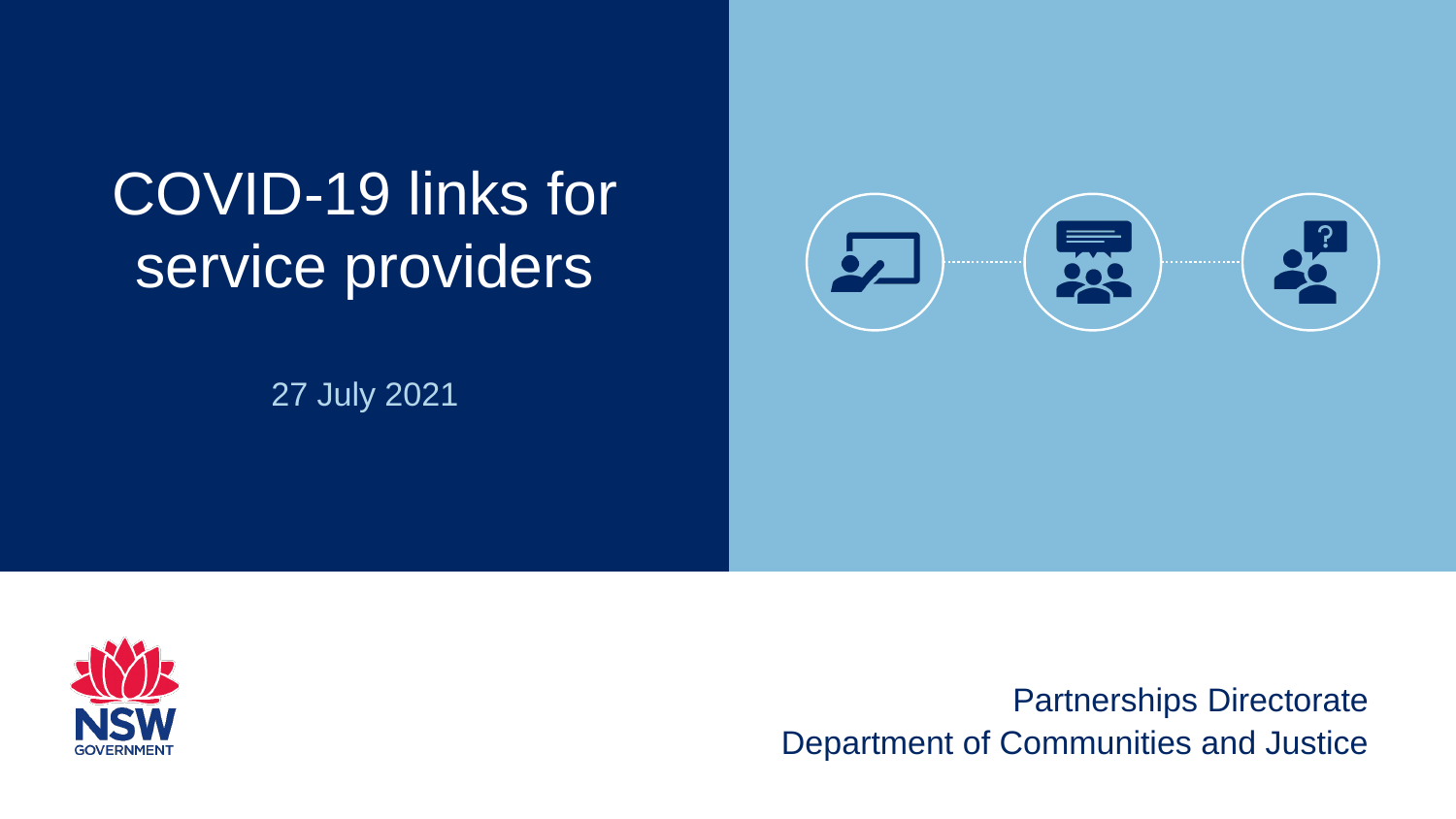# Information on **COVID** restrictions

- **→ [NSW Government COVID-19 website](https://www.nsw.gov.au/covid-19) details current** restrictions
- **C** Latest updates on [DCJ Coronavirus web page](https://www.coronavirus.dcj.nsw.gov.au/service-providers/latest-updates/)
- **[COVID surveillance testing](https://www.nsw.gov.au/covid-19/rules/greater-sydney-workers)**
- $\supset$  Information on [authorised](https://www.nsw.gov.au/covid-19/rules/authorised-workers) workers
- **→ [Rules for face masks](https://www.nsw.gov.au/covid-19/rules/face-mask-rules)**
- **[Program-specific advice](https://www.coronavirus.dcj.nsw.gov.au/service-providers/additional-information-for-specific-dcj-programs)**
- **C** More information on [delivering essential services](https://www.coronavirus.dcj.nsw.gov.au/service-providers/delivering-essential-services)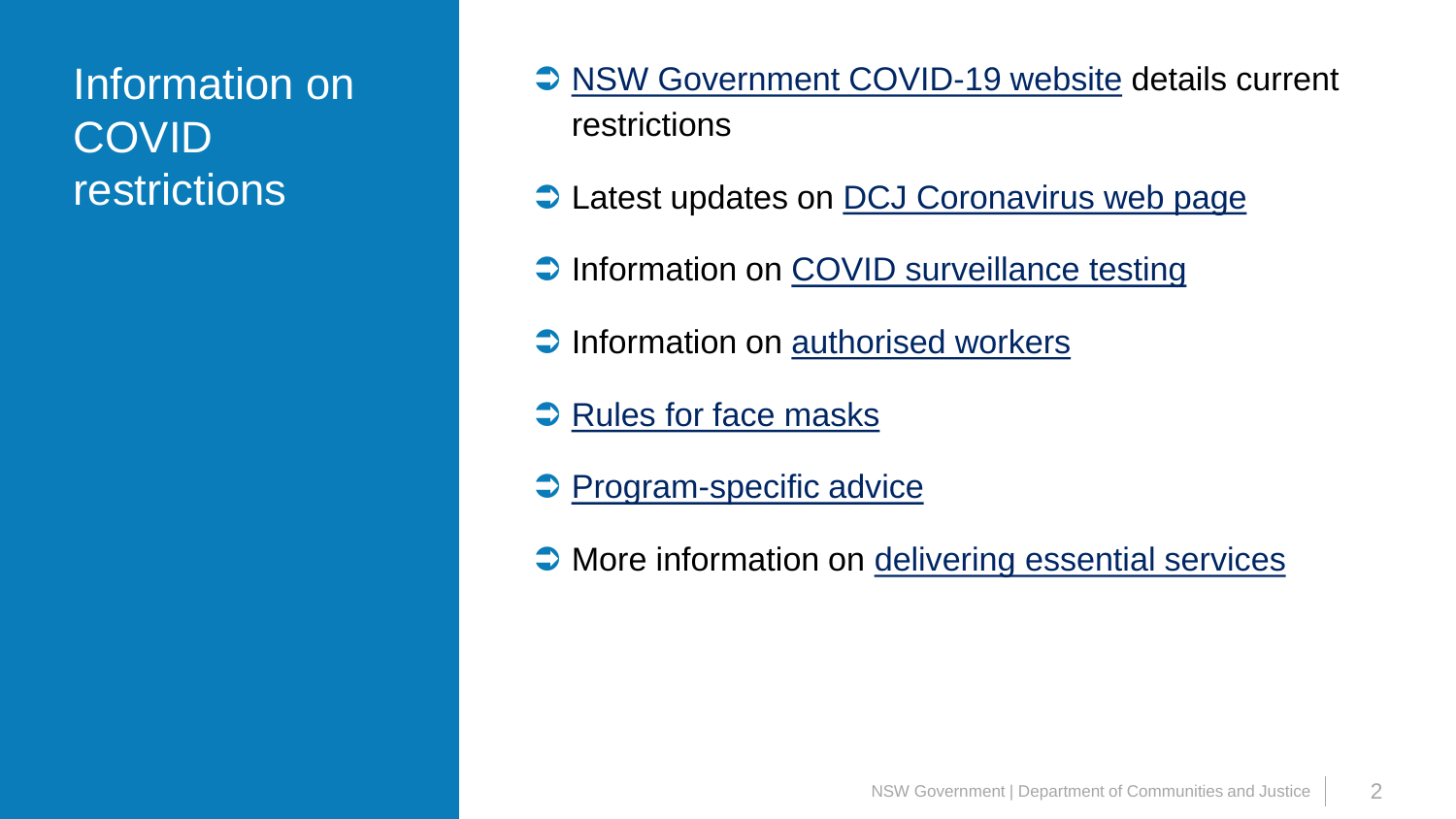### **More** information

- $\supset$  How to [set up electronic check in and QR codes](https://www.nsw.gov.au/covid-19/covid-safe/customer-record-keeping/setting-up-electronic-check-and-qr-codes)
	- All visitors and staff in all premises across NSW must check-in using the Service NSW app or other QR code reader
	- You must offer an alternative way of recording check in information if people don't have a smart phone
	- Residents of ITC, residential care or refuges do not need to check in
	- People experiencing domestic and family violence can use the phone number of the refuge for check ins
- **[Register your business as COVID Safe](https://www.nsw.gov.au/register-your-business-as-covid-safe)**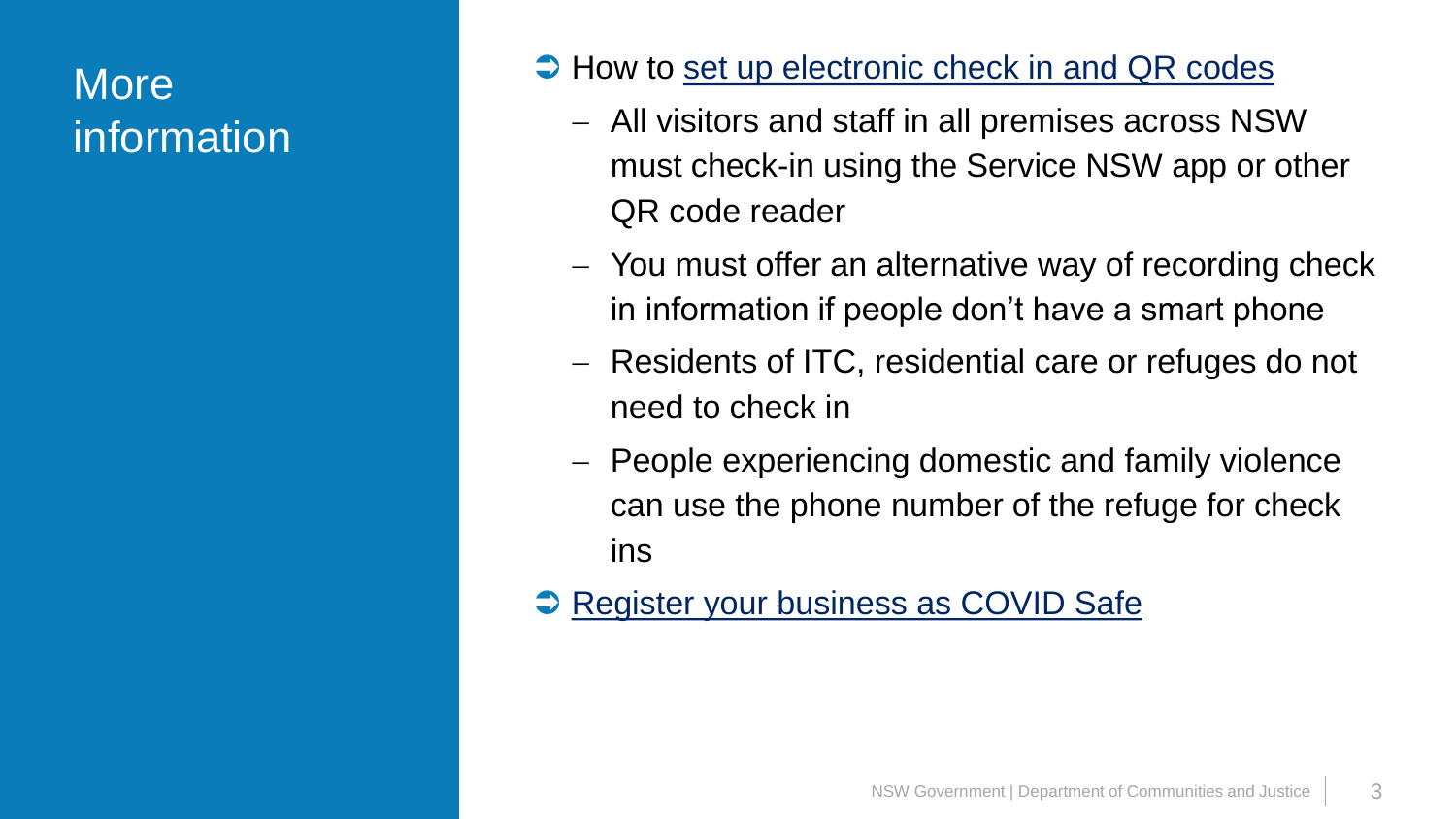### **More** information

- $\supset$  [Health advice for service providers i](https://www.coronavirus.dcj.nsw.gov.au/service-providers/health-advice-for-service-providers)f a client or staff member tests positive for COVID-19
- NSW Health [fact sheet f](https://www.health.nsw.gov.au/Infectious/factsheets/Pages/advice-for-confirmed.aspx)or people who have tested positive for COVID-19
- **→ General [advice](https://www.coronavirus.dcj.nsw.gov.au/service-providers/information-for-intensive-therapeutic-care-itc-service-providers/looking-after-young-people-during-covid-19) for service providers on what to do if a** young person in ITC or Residential Care does not follow the Public Health Order advice
	- The [NSW Joint Protocol](https://www.facs.nsw.gov.au/download?file=585726) to reduce contact for young people in OOHC with the criminal justice system remains in place
	- Call the National Coronavirus Health Information Line 1800 020 080 if a young person refuses to comply with self isolation requirements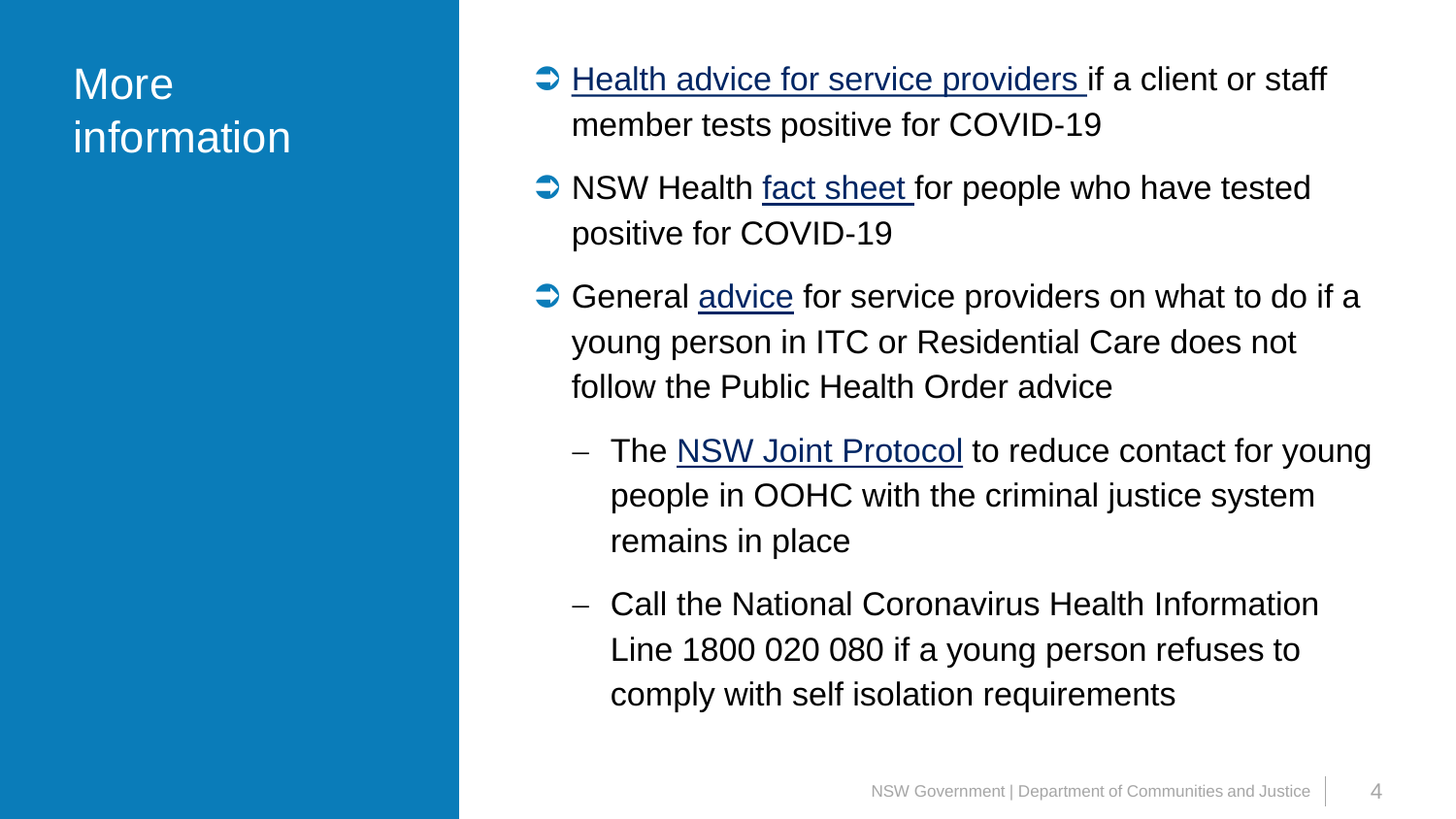Resources for service providers

- **→ Mental health and wellbeing support for service** providers' staff through access to DCJ's Employee Assistance Program (EAP)
	- Service providers are eligible if they don't have their own EAP service
	- Service providers who used the service last year will not need to register again
	- $-$  If you are eligible but didn't use the service last year, complete the [short registration form](https://www.coronavirus.dcj.nsw.gov.au/service-providers/mental-health-and-wellbeing-support)
- **[Parenting Resource Centre \(PRC\) Telepractice](https://www.parentingrc.org.au/telepractice_hub/) Hub**
- **EOIs for [\\$50,000 workplace mental health projects](https://www.nsw.gov.au/mental-health-at-work/50000-for-recovery-at-work-projects)**
- $\supset$  [Financial support for businesses](https://www.nsw.gov.au/covid-19/2021-covid-19-support-package) impacted by the current restrictions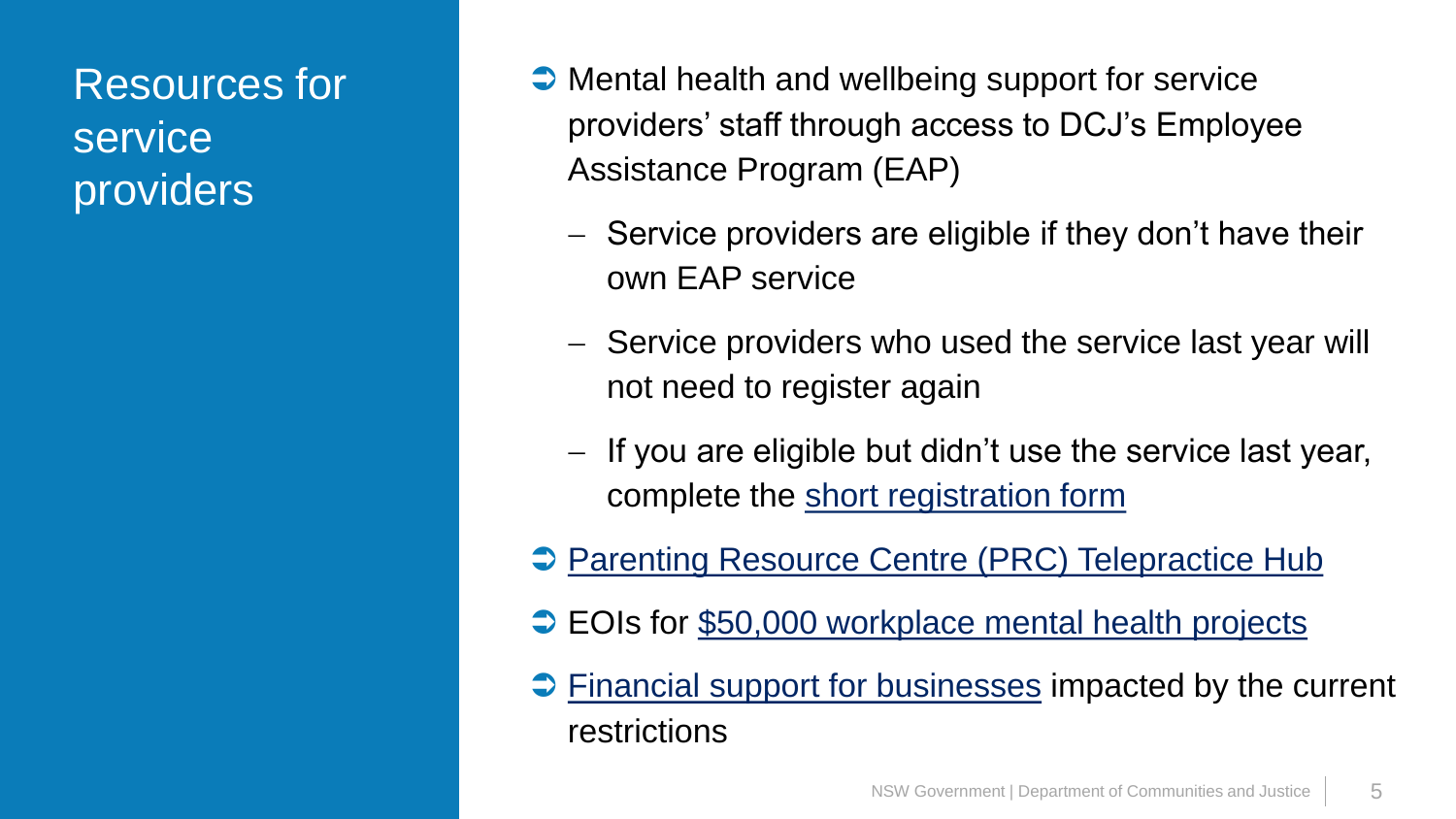# Resources for service providers

#### $\supset$  DCJ program-specific updates

- [NGO Learning Centre practice guidance for virtual home](http://ngolearning.com.au/practice-guidance-for-virtual-home-visits/) visits
- **Program-specific [information for ITC providers](https://www.coronavirus.dcj.nsw.gov.au/service-providers/information-for-intensive-therapeutic-care-itc-service-providers/looking-after-young-people-during-covid-19)**
- NCOSS [examples of innovative practice](https://www.ncoss.org.au/examples-of-covid-19-innovative-practices-in-the-sector/)
- $\supset$  [ACWA training and support material](https://www.acwa.asn.au/guidelines-residential-care-settings-for-young-people-in-oohc-and-covid-19/) for frontline staff in residential settings
- **→ [Guidelines](https://www.coronavirus.dcj.nsw.gov.au/download?file=778992) for Residential Care Settings for Young** People in OOHC & COVID-19
- $\supset$  [Helpful resources for providers w](https://www.coronavirus.dcj.nsw.gov.au/service-providers/helpful-resources)ith fact sheets and tips when working with children and families